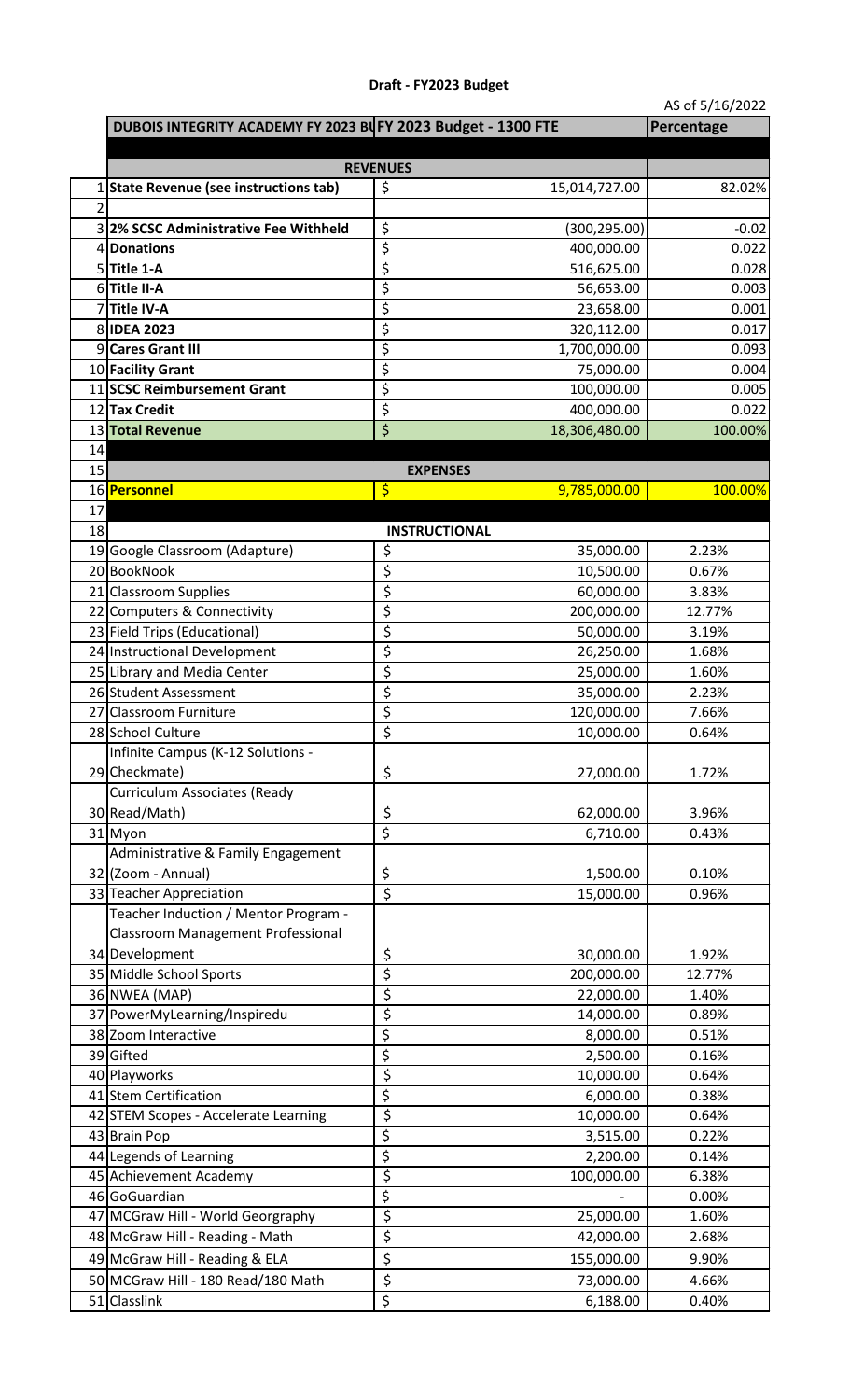| \$<br>53 Concise Curriculum - Social Studies<br>19,530.00<br>1.25%<br>\$<br>54 Saxon Phonics - McGraw<br>26,000.00<br>1.66%<br>\$<br>11,500.00<br>0.73%<br>55 Goalbook - Special Ed<br>\$<br>56 Illuminate Education<br>21,000.00<br>1.34%<br>Renaissance (Accelerated Reader, Star<br>57 Reading & Coaching)<br>\$<br>17,500.00<br>1.12%<br>\$<br>58 Rethink<br>0.00%<br>\$<br>59 Lexia<br>18,000.00<br>1.15%<br>\$<br>60 No Red Ink<br>8,000.00<br>0.51%<br>\$<br>61 Gallopade<br>22,100.00<br>1.41%<br>62 Rethink<br>0.00%<br>\$<br>63 Art & Music Supplies<br>1.28%<br>20,000.00<br>\$<br>1,566,443.00<br>64 Total Instructional Expenses<br>100.00%<br>65<br>66 SERVICE AND SUPPLIES<br>\$<br>67 Office Supplies<br>30,000.00<br>\$<br>68 Office Computer and Software<br>5,000.00<br>0.18%<br>\$<br>50,000.00<br>69 Printing and Copying Services<br>1.77%<br>\$<br>70 Postage and Shipping<br>2,000.00<br>0.07%<br>\$<br>71 Professional Subscriptions<br>2,000.00<br>0.07%<br>\$<br>72 Covid-19 Safety Requirements<br>200,000.00<br>7.10%<br>\$<br>73 Purchased Prof Services<br>15,450.00<br>\$<br>0.21%<br>74 Banking Fees<br>6,000.00<br>\$<br>75 Legal Fees<br>6,000.00<br>0.21%<br>\$<br>76 Liability and Property Insurance<br>115,000.00<br>4.08%<br>\$<br>77 Staff Development<br>55,000.00<br>1.95%<br>\$<br>78 Professional Contracted Services<br>250,000.00<br>8.87%<br>\$<br>79 Health and Service Supplies<br>5,000.00<br>0.18%<br>\$<br>80 Staff Recruitment<br>10,000.00<br>0.35%<br>\$<br>160,000.00<br>81 Technology Support<br>\$<br>82 Traffic Control<br>150,000.00<br>\$<br>83 Phone / Internet Service<br>30,000.00<br>1.06%<br>\$<br>84 Transportation - Homeless Transport<br>5,000.00<br>0.18%<br>\$<br>85 Bus #1 & #2/Maint/Fuel<br>15,000.00<br>\$<br>86 Pest Control<br>7,500.00<br>0.27%<br>\$<br>87 Janitorial Staff<br>100,000.00<br>3.55%<br>\$<br>88 Janitorial Contracted Services<br>360,000.00<br>12.77%<br>\$<br>89 Janitorial Spplies<br>80,000.00<br>2.84%<br>\$<br>90 Tax Credit Expense<br>100,000.00<br>3.55%<br>\$<br>91 Waste Disposal<br>17,107.00<br>0.61%<br>\$<br>92 EMO/CMO Fees<br>1,042,500.00<br>\$<br>93 Total and Supplies Expenses<br>2,818,557.00<br>100.00%<br>94<br>95 FACILITIES<br>\$<br>96 Rent/Lease/Mortgage<br>1,800,000.00<br>Other Rental - Fountain of Faith,<br>97 Modulars and Graduations<br>\$<br>100,000.00<br>\$<br>98 Bus Purchases (2 Buses)<br>40,000.00<br>\$<br>99 Maint. (2 Buses, Trailblazer, Ford F250)<br>6,000.00<br>0.28%<br>\$<br>100 Grounds Maintenance<br>45,000.00<br>\$<br>101 Utilities<br>7.83%<br>170,000.00<br>Fire and Occupational Safety and<br>102 Compliance<br>\$<br>10,000.00<br>\$<br>103 Total Facilities Expenses<br>2,171,000.00<br>100.00%<br>104<br>\$<br>(16, 341, 000.00)<br>105 TOTAL EXPENSES<br>106<br>\$<br>1,600,000.00<br>107 Contingency Fund<br>108 |                                             |                |       |
|-------------------------------------------------------------------------------------------------------------------------------------------------------------------------------------------------------------------------------------------------------------------------------------------------------------------------------------------------------------------------------------------------------------------------------------------------------------------------------------------------------------------------------------------------------------------------------------------------------------------------------------------------------------------------------------------------------------------------------------------------------------------------------------------------------------------------------------------------------------------------------------------------------------------------------------------------------------------------------------------------------------------------------------------------------------------------------------------------------------------------------------------------------------------------------------------------------------------------------------------------------------------------------------------------------------------------------------------------------------------------------------------------------------------------------------------------------------------------------------------------------------------------------------------------------------------------------------------------------------------------------------------------------------------------------------------------------------------------------------------------------------------------------------------------------------------------------------------------------------------------------------------------------------------------------------------------------------------------------------------------------------------------------------------------------------------------------------------------------------------------------------------------------------------------------------------------------------------------------------------------------------------------------------------------------------------------------------------------------------------------------------------------------------------------------------------------------------------------------------------------------------------------------------------------------------------------------------------------------------------------------------------------------------------------------------------------------------------------------------------------------------------------------------------------------------------------------------------------------------------------------------|---------------------------------------------|----------------|-------|
|                                                                                                                                                                                                                                                                                                                                                                                                                                                                                                                                                                                                                                                                                                                                                                                                                                                                                                                                                                                                                                                                                                                                                                                                                                                                                                                                                                                                                                                                                                                                                                                                                                                                                                                                                                                                                                                                                                                                                                                                                                                                                                                                                                                                                                                                                                                                                                                                                                                                                                                                                                                                                                                                                                                                                                                                                                                                                     | 52 Concise Curriculum - Science, ELA & STEM | \$<br>9,450.00 | 0.60% |
|                                                                                                                                                                                                                                                                                                                                                                                                                                                                                                                                                                                                                                                                                                                                                                                                                                                                                                                                                                                                                                                                                                                                                                                                                                                                                                                                                                                                                                                                                                                                                                                                                                                                                                                                                                                                                                                                                                                                                                                                                                                                                                                                                                                                                                                                                                                                                                                                                                                                                                                                                                                                                                                                                                                                                                                                                                                                                     |                                             |                |       |
| 1.06%<br>0.55%<br>5.32%<br>0.53%<br>36.99%<br>82.91%<br>4.61%<br>1.84%<br>2.07%<br>0.46%                                                                                                                                                                                                                                                                                                                                                                                                                                                                                                                                                                                                                                                                                                                                                                                                                                                                                                                                                                                                                                                                                                                                                                                                                                                                                                                                                                                                                                                                                                                                                                                                                                                                                                                                                                                                                                                                                                                                                                                                                                                                                                                                                                                                                                                                                                                                                                                                                                                                                                                                                                                                                                                                                                                                                                                            |                                             |                |       |
|                                                                                                                                                                                                                                                                                                                                                                                                                                                                                                                                                                                                                                                                                                                                                                                                                                                                                                                                                                                                                                                                                                                                                                                                                                                                                                                                                                                                                                                                                                                                                                                                                                                                                                                                                                                                                                                                                                                                                                                                                                                                                                                                                                                                                                                                                                                                                                                                                                                                                                                                                                                                                                                                                                                                                                                                                                                                                     |                                             |                |       |
|                                                                                                                                                                                                                                                                                                                                                                                                                                                                                                                                                                                                                                                                                                                                                                                                                                                                                                                                                                                                                                                                                                                                                                                                                                                                                                                                                                                                                                                                                                                                                                                                                                                                                                                                                                                                                                                                                                                                                                                                                                                                                                                                                                                                                                                                                                                                                                                                                                                                                                                                                                                                                                                                                                                                                                                                                                                                                     |                                             |                |       |
|                                                                                                                                                                                                                                                                                                                                                                                                                                                                                                                                                                                                                                                                                                                                                                                                                                                                                                                                                                                                                                                                                                                                                                                                                                                                                                                                                                                                                                                                                                                                                                                                                                                                                                                                                                                                                                                                                                                                                                                                                                                                                                                                                                                                                                                                                                                                                                                                                                                                                                                                                                                                                                                                                                                                                                                                                                                                                     |                                             |                |       |
|                                                                                                                                                                                                                                                                                                                                                                                                                                                                                                                                                                                                                                                                                                                                                                                                                                                                                                                                                                                                                                                                                                                                                                                                                                                                                                                                                                                                                                                                                                                                                                                                                                                                                                                                                                                                                                                                                                                                                                                                                                                                                                                                                                                                                                                                                                                                                                                                                                                                                                                                                                                                                                                                                                                                                                                                                                                                                     |                                             |                |       |
| 5.68%                                                                                                                                                                                                                                                                                                                                                                                                                                                                                                                                                                                                                                                                                                                                                                                                                                                                                                                                                                                                                                                                                                                                                                                                                                                                                                                                                                                                                                                                                                                                                                                                                                                                                                                                                                                                                                                                                                                                                                                                                                                                                                                                                                                                                                                                                                                                                                                                                                                                                                                                                                                                                                                                                                                                                                                                                                                                               |                                             |                |       |
|                                                                                                                                                                                                                                                                                                                                                                                                                                                                                                                                                                                                                                                                                                                                                                                                                                                                                                                                                                                                                                                                                                                                                                                                                                                                                                                                                                                                                                                                                                                                                                                                                                                                                                                                                                                                                                                                                                                                                                                                                                                                                                                                                                                                                                                                                                                                                                                                                                                                                                                                                                                                                                                                                                                                                                                                                                                                                     |                                             |                |       |
|                                                                                                                                                                                                                                                                                                                                                                                                                                                                                                                                                                                                                                                                                                                                                                                                                                                                                                                                                                                                                                                                                                                                                                                                                                                                                                                                                                                                                                                                                                                                                                                                                                                                                                                                                                                                                                                                                                                                                                                                                                                                                                                                                                                                                                                                                                                                                                                                                                                                                                                                                                                                                                                                                                                                                                                                                                                                                     |                                             |                |       |
|                                                                                                                                                                                                                                                                                                                                                                                                                                                                                                                                                                                                                                                                                                                                                                                                                                                                                                                                                                                                                                                                                                                                                                                                                                                                                                                                                                                                                                                                                                                                                                                                                                                                                                                                                                                                                                                                                                                                                                                                                                                                                                                                                                                                                                                                                                                                                                                                                                                                                                                                                                                                                                                                                                                                                                                                                                                                                     |                                             |                |       |
|                                                                                                                                                                                                                                                                                                                                                                                                                                                                                                                                                                                                                                                                                                                                                                                                                                                                                                                                                                                                                                                                                                                                                                                                                                                                                                                                                                                                                                                                                                                                                                                                                                                                                                                                                                                                                                                                                                                                                                                                                                                                                                                                                                                                                                                                                                                                                                                                                                                                                                                                                                                                                                                                                                                                                                                                                                                                                     |                                             |                |       |
|                                                                                                                                                                                                                                                                                                                                                                                                                                                                                                                                                                                                                                                                                                                                                                                                                                                                                                                                                                                                                                                                                                                                                                                                                                                                                                                                                                                                                                                                                                                                                                                                                                                                                                                                                                                                                                                                                                                                                                                                                                                                                                                                                                                                                                                                                                                                                                                                                                                                                                                                                                                                                                                                                                                                                                                                                                                                                     |                                             |                |       |
|                                                                                                                                                                                                                                                                                                                                                                                                                                                                                                                                                                                                                                                                                                                                                                                                                                                                                                                                                                                                                                                                                                                                                                                                                                                                                                                                                                                                                                                                                                                                                                                                                                                                                                                                                                                                                                                                                                                                                                                                                                                                                                                                                                                                                                                                                                                                                                                                                                                                                                                                                                                                                                                                                                                                                                                                                                                                                     |                                             |                |       |
|                                                                                                                                                                                                                                                                                                                                                                                                                                                                                                                                                                                                                                                                                                                                                                                                                                                                                                                                                                                                                                                                                                                                                                                                                                                                                                                                                                                                                                                                                                                                                                                                                                                                                                                                                                                                                                                                                                                                                                                                                                                                                                                                                                                                                                                                                                                                                                                                                                                                                                                                                                                                                                                                                                                                                                                                                                                                                     |                                             |                |       |
|                                                                                                                                                                                                                                                                                                                                                                                                                                                                                                                                                                                                                                                                                                                                                                                                                                                                                                                                                                                                                                                                                                                                                                                                                                                                                                                                                                                                                                                                                                                                                                                                                                                                                                                                                                                                                                                                                                                                                                                                                                                                                                                                                                                                                                                                                                                                                                                                                                                                                                                                                                                                                                                                                                                                                                                                                                                                                     |                                             |                |       |
|                                                                                                                                                                                                                                                                                                                                                                                                                                                                                                                                                                                                                                                                                                                                                                                                                                                                                                                                                                                                                                                                                                                                                                                                                                                                                                                                                                                                                                                                                                                                                                                                                                                                                                                                                                                                                                                                                                                                                                                                                                                                                                                                                                                                                                                                                                                                                                                                                                                                                                                                                                                                                                                                                                                                                                                                                                                                                     |                                             |                |       |
|                                                                                                                                                                                                                                                                                                                                                                                                                                                                                                                                                                                                                                                                                                                                                                                                                                                                                                                                                                                                                                                                                                                                                                                                                                                                                                                                                                                                                                                                                                                                                                                                                                                                                                                                                                                                                                                                                                                                                                                                                                                                                                                                                                                                                                                                                                                                                                                                                                                                                                                                                                                                                                                                                                                                                                                                                                                                                     |                                             |                |       |
|                                                                                                                                                                                                                                                                                                                                                                                                                                                                                                                                                                                                                                                                                                                                                                                                                                                                                                                                                                                                                                                                                                                                                                                                                                                                                                                                                                                                                                                                                                                                                                                                                                                                                                                                                                                                                                                                                                                                                                                                                                                                                                                                                                                                                                                                                                                                                                                                                                                                                                                                                                                                                                                                                                                                                                                                                                                                                     |                                             |                |       |
|                                                                                                                                                                                                                                                                                                                                                                                                                                                                                                                                                                                                                                                                                                                                                                                                                                                                                                                                                                                                                                                                                                                                                                                                                                                                                                                                                                                                                                                                                                                                                                                                                                                                                                                                                                                                                                                                                                                                                                                                                                                                                                                                                                                                                                                                                                                                                                                                                                                                                                                                                                                                                                                                                                                                                                                                                                                                                     |                                             |                |       |
|                                                                                                                                                                                                                                                                                                                                                                                                                                                                                                                                                                                                                                                                                                                                                                                                                                                                                                                                                                                                                                                                                                                                                                                                                                                                                                                                                                                                                                                                                                                                                                                                                                                                                                                                                                                                                                                                                                                                                                                                                                                                                                                                                                                                                                                                                                                                                                                                                                                                                                                                                                                                                                                                                                                                                                                                                                                                                     |                                             |                |       |
|                                                                                                                                                                                                                                                                                                                                                                                                                                                                                                                                                                                                                                                                                                                                                                                                                                                                                                                                                                                                                                                                                                                                                                                                                                                                                                                                                                                                                                                                                                                                                                                                                                                                                                                                                                                                                                                                                                                                                                                                                                                                                                                                                                                                                                                                                                                                                                                                                                                                                                                                                                                                                                                                                                                                                                                                                                                                                     |                                             |                |       |
|                                                                                                                                                                                                                                                                                                                                                                                                                                                                                                                                                                                                                                                                                                                                                                                                                                                                                                                                                                                                                                                                                                                                                                                                                                                                                                                                                                                                                                                                                                                                                                                                                                                                                                                                                                                                                                                                                                                                                                                                                                                                                                                                                                                                                                                                                                                                                                                                                                                                                                                                                                                                                                                                                                                                                                                                                                                                                     |                                             |                |       |
|                                                                                                                                                                                                                                                                                                                                                                                                                                                                                                                                                                                                                                                                                                                                                                                                                                                                                                                                                                                                                                                                                                                                                                                                                                                                                                                                                                                                                                                                                                                                                                                                                                                                                                                                                                                                                                                                                                                                                                                                                                                                                                                                                                                                                                                                                                                                                                                                                                                                                                                                                                                                                                                                                                                                                                                                                                                                                     |                                             |                |       |
|                                                                                                                                                                                                                                                                                                                                                                                                                                                                                                                                                                                                                                                                                                                                                                                                                                                                                                                                                                                                                                                                                                                                                                                                                                                                                                                                                                                                                                                                                                                                                                                                                                                                                                                                                                                                                                                                                                                                                                                                                                                                                                                                                                                                                                                                                                                                                                                                                                                                                                                                                                                                                                                                                                                                                                                                                                                                                     |                                             |                |       |
|                                                                                                                                                                                                                                                                                                                                                                                                                                                                                                                                                                                                                                                                                                                                                                                                                                                                                                                                                                                                                                                                                                                                                                                                                                                                                                                                                                                                                                                                                                                                                                                                                                                                                                                                                                                                                                                                                                                                                                                                                                                                                                                                                                                                                                                                                                                                                                                                                                                                                                                                                                                                                                                                                                                                                                                                                                                                                     |                                             |                |       |
|                                                                                                                                                                                                                                                                                                                                                                                                                                                                                                                                                                                                                                                                                                                                                                                                                                                                                                                                                                                                                                                                                                                                                                                                                                                                                                                                                                                                                                                                                                                                                                                                                                                                                                                                                                                                                                                                                                                                                                                                                                                                                                                                                                                                                                                                                                                                                                                                                                                                                                                                                                                                                                                                                                                                                                                                                                                                                     |                                             |                |       |
|                                                                                                                                                                                                                                                                                                                                                                                                                                                                                                                                                                                                                                                                                                                                                                                                                                                                                                                                                                                                                                                                                                                                                                                                                                                                                                                                                                                                                                                                                                                                                                                                                                                                                                                                                                                                                                                                                                                                                                                                                                                                                                                                                                                                                                                                                                                                                                                                                                                                                                                                                                                                                                                                                                                                                                                                                                                                                     |                                             |                |       |
|                                                                                                                                                                                                                                                                                                                                                                                                                                                                                                                                                                                                                                                                                                                                                                                                                                                                                                                                                                                                                                                                                                                                                                                                                                                                                                                                                                                                                                                                                                                                                                                                                                                                                                                                                                                                                                                                                                                                                                                                                                                                                                                                                                                                                                                                                                                                                                                                                                                                                                                                                                                                                                                                                                                                                                                                                                                                                     |                                             |                |       |
|                                                                                                                                                                                                                                                                                                                                                                                                                                                                                                                                                                                                                                                                                                                                                                                                                                                                                                                                                                                                                                                                                                                                                                                                                                                                                                                                                                                                                                                                                                                                                                                                                                                                                                                                                                                                                                                                                                                                                                                                                                                                                                                                                                                                                                                                                                                                                                                                                                                                                                                                                                                                                                                                                                                                                                                                                                                                                     |                                             |                |       |
|                                                                                                                                                                                                                                                                                                                                                                                                                                                                                                                                                                                                                                                                                                                                                                                                                                                                                                                                                                                                                                                                                                                                                                                                                                                                                                                                                                                                                                                                                                                                                                                                                                                                                                                                                                                                                                                                                                                                                                                                                                                                                                                                                                                                                                                                                                                                                                                                                                                                                                                                                                                                                                                                                                                                                                                                                                                                                     |                                             |                |       |
|                                                                                                                                                                                                                                                                                                                                                                                                                                                                                                                                                                                                                                                                                                                                                                                                                                                                                                                                                                                                                                                                                                                                                                                                                                                                                                                                                                                                                                                                                                                                                                                                                                                                                                                                                                                                                                                                                                                                                                                                                                                                                                                                                                                                                                                                                                                                                                                                                                                                                                                                                                                                                                                                                                                                                                                                                                                                                     |                                             |                |       |
|                                                                                                                                                                                                                                                                                                                                                                                                                                                                                                                                                                                                                                                                                                                                                                                                                                                                                                                                                                                                                                                                                                                                                                                                                                                                                                                                                                                                                                                                                                                                                                                                                                                                                                                                                                                                                                                                                                                                                                                                                                                                                                                                                                                                                                                                                                                                                                                                                                                                                                                                                                                                                                                                                                                                                                                                                                                                                     |                                             |                |       |
|                                                                                                                                                                                                                                                                                                                                                                                                                                                                                                                                                                                                                                                                                                                                                                                                                                                                                                                                                                                                                                                                                                                                                                                                                                                                                                                                                                                                                                                                                                                                                                                                                                                                                                                                                                                                                                                                                                                                                                                                                                                                                                                                                                                                                                                                                                                                                                                                                                                                                                                                                                                                                                                                                                                                                                                                                                                                                     |                                             |                |       |
|                                                                                                                                                                                                                                                                                                                                                                                                                                                                                                                                                                                                                                                                                                                                                                                                                                                                                                                                                                                                                                                                                                                                                                                                                                                                                                                                                                                                                                                                                                                                                                                                                                                                                                                                                                                                                                                                                                                                                                                                                                                                                                                                                                                                                                                                                                                                                                                                                                                                                                                                                                                                                                                                                                                                                                                                                                                                                     |                                             |                |       |
|                                                                                                                                                                                                                                                                                                                                                                                                                                                                                                                                                                                                                                                                                                                                                                                                                                                                                                                                                                                                                                                                                                                                                                                                                                                                                                                                                                                                                                                                                                                                                                                                                                                                                                                                                                                                                                                                                                                                                                                                                                                                                                                                                                                                                                                                                                                                                                                                                                                                                                                                                                                                                                                                                                                                                                                                                                                                                     |                                             |                |       |
|                                                                                                                                                                                                                                                                                                                                                                                                                                                                                                                                                                                                                                                                                                                                                                                                                                                                                                                                                                                                                                                                                                                                                                                                                                                                                                                                                                                                                                                                                                                                                                                                                                                                                                                                                                                                                                                                                                                                                                                                                                                                                                                                                                                                                                                                                                                                                                                                                                                                                                                                                                                                                                                                                                                                                                                                                                                                                     |                                             |                |       |
|                                                                                                                                                                                                                                                                                                                                                                                                                                                                                                                                                                                                                                                                                                                                                                                                                                                                                                                                                                                                                                                                                                                                                                                                                                                                                                                                                                                                                                                                                                                                                                                                                                                                                                                                                                                                                                                                                                                                                                                                                                                                                                                                                                                                                                                                                                                                                                                                                                                                                                                                                                                                                                                                                                                                                                                                                                                                                     |                                             |                |       |
|                                                                                                                                                                                                                                                                                                                                                                                                                                                                                                                                                                                                                                                                                                                                                                                                                                                                                                                                                                                                                                                                                                                                                                                                                                                                                                                                                                                                                                                                                                                                                                                                                                                                                                                                                                                                                                                                                                                                                                                                                                                                                                                                                                                                                                                                                                                                                                                                                                                                                                                                                                                                                                                                                                                                                                                                                                                                                     |                                             |                |       |
|                                                                                                                                                                                                                                                                                                                                                                                                                                                                                                                                                                                                                                                                                                                                                                                                                                                                                                                                                                                                                                                                                                                                                                                                                                                                                                                                                                                                                                                                                                                                                                                                                                                                                                                                                                                                                                                                                                                                                                                                                                                                                                                                                                                                                                                                                                                                                                                                                                                                                                                                                                                                                                                                                                                                                                                                                                                                                     |                                             |                |       |
|                                                                                                                                                                                                                                                                                                                                                                                                                                                                                                                                                                                                                                                                                                                                                                                                                                                                                                                                                                                                                                                                                                                                                                                                                                                                                                                                                                                                                                                                                                                                                                                                                                                                                                                                                                                                                                                                                                                                                                                                                                                                                                                                                                                                                                                                                                                                                                                                                                                                                                                                                                                                                                                                                                                                                                                                                                                                                     |                                             |                |       |
|                                                                                                                                                                                                                                                                                                                                                                                                                                                                                                                                                                                                                                                                                                                                                                                                                                                                                                                                                                                                                                                                                                                                                                                                                                                                                                                                                                                                                                                                                                                                                                                                                                                                                                                                                                                                                                                                                                                                                                                                                                                                                                                                                                                                                                                                                                                                                                                                                                                                                                                                                                                                                                                                                                                                                                                                                                                                                     |                                             |                |       |
|                                                                                                                                                                                                                                                                                                                                                                                                                                                                                                                                                                                                                                                                                                                                                                                                                                                                                                                                                                                                                                                                                                                                                                                                                                                                                                                                                                                                                                                                                                                                                                                                                                                                                                                                                                                                                                                                                                                                                                                                                                                                                                                                                                                                                                                                                                                                                                                                                                                                                                                                                                                                                                                                                                                                                                                                                                                                                     |                                             |                |       |
|                                                                                                                                                                                                                                                                                                                                                                                                                                                                                                                                                                                                                                                                                                                                                                                                                                                                                                                                                                                                                                                                                                                                                                                                                                                                                                                                                                                                                                                                                                                                                                                                                                                                                                                                                                                                                                                                                                                                                                                                                                                                                                                                                                                                                                                                                                                                                                                                                                                                                                                                                                                                                                                                                                                                                                                                                                                                                     |                                             |                |       |
|                                                                                                                                                                                                                                                                                                                                                                                                                                                                                                                                                                                                                                                                                                                                                                                                                                                                                                                                                                                                                                                                                                                                                                                                                                                                                                                                                                                                                                                                                                                                                                                                                                                                                                                                                                                                                                                                                                                                                                                                                                                                                                                                                                                                                                                                                                                                                                                                                                                                                                                                                                                                                                                                                                                                                                                                                                                                                     |                                             |                |       |
|                                                                                                                                                                                                                                                                                                                                                                                                                                                                                                                                                                                                                                                                                                                                                                                                                                                                                                                                                                                                                                                                                                                                                                                                                                                                                                                                                                                                                                                                                                                                                                                                                                                                                                                                                                                                                                                                                                                                                                                                                                                                                                                                                                                                                                                                                                                                                                                                                                                                                                                                                                                                                                                                                                                                                                                                                                                                                     |                                             |                |       |
|                                                                                                                                                                                                                                                                                                                                                                                                                                                                                                                                                                                                                                                                                                                                                                                                                                                                                                                                                                                                                                                                                                                                                                                                                                                                                                                                                                                                                                                                                                                                                                                                                                                                                                                                                                                                                                                                                                                                                                                                                                                                                                                                                                                                                                                                                                                                                                                                                                                                                                                                                                                                                                                                                                                                                                                                                                                                                     |                                             |                |       |
|                                                                                                                                                                                                                                                                                                                                                                                                                                                                                                                                                                                                                                                                                                                                                                                                                                                                                                                                                                                                                                                                                                                                                                                                                                                                                                                                                                                                                                                                                                                                                                                                                                                                                                                                                                                                                                                                                                                                                                                                                                                                                                                                                                                                                                                                                                                                                                                                                                                                                                                                                                                                                                                                                                                                                                                                                                                                                     |                                             |                |       |
|                                                                                                                                                                                                                                                                                                                                                                                                                                                                                                                                                                                                                                                                                                                                                                                                                                                                                                                                                                                                                                                                                                                                                                                                                                                                                                                                                                                                                                                                                                                                                                                                                                                                                                                                                                                                                                                                                                                                                                                                                                                                                                                                                                                                                                                                                                                                                                                                                                                                                                                                                                                                                                                                                                                                                                                                                                                                                     |                                             |                |       |
|                                                                                                                                                                                                                                                                                                                                                                                                                                                                                                                                                                                                                                                                                                                                                                                                                                                                                                                                                                                                                                                                                                                                                                                                                                                                                                                                                                                                                                                                                                                                                                                                                                                                                                                                                                                                                                                                                                                                                                                                                                                                                                                                                                                                                                                                                                                                                                                                                                                                                                                                                                                                                                                                                                                                                                                                                                                                                     |                                             |                |       |
|                                                                                                                                                                                                                                                                                                                                                                                                                                                                                                                                                                                                                                                                                                                                                                                                                                                                                                                                                                                                                                                                                                                                                                                                                                                                                                                                                                                                                                                                                                                                                                                                                                                                                                                                                                                                                                                                                                                                                                                                                                                                                                                                                                                                                                                                                                                                                                                                                                                                                                                                                                                                                                                                                                                                                                                                                                                                                     |                                             |                |       |
|                                                                                                                                                                                                                                                                                                                                                                                                                                                                                                                                                                                                                                                                                                                                                                                                                                                                                                                                                                                                                                                                                                                                                                                                                                                                                                                                                                                                                                                                                                                                                                                                                                                                                                                                                                                                                                                                                                                                                                                                                                                                                                                                                                                                                                                                                                                                                                                                                                                                                                                                                                                                                                                                                                                                                                                                                                                                                     |                                             |                |       |
|                                                                                                                                                                                                                                                                                                                                                                                                                                                                                                                                                                                                                                                                                                                                                                                                                                                                                                                                                                                                                                                                                                                                                                                                                                                                                                                                                                                                                                                                                                                                                                                                                                                                                                                                                                                                                                                                                                                                                                                                                                                                                                                                                                                                                                                                                                                                                                                                                                                                                                                                                                                                                                                                                                                                                                                                                                                                                     |                                             |                |       |
|                                                                                                                                                                                                                                                                                                                                                                                                                                                                                                                                                                                                                                                                                                                                                                                                                                                                                                                                                                                                                                                                                                                                                                                                                                                                                                                                                                                                                                                                                                                                                                                                                                                                                                                                                                                                                                                                                                                                                                                                                                                                                                                                                                                                                                                                                                                                                                                                                                                                                                                                                                                                                                                                                                                                                                                                                                                                                     |                                             |                |       |
|                                                                                                                                                                                                                                                                                                                                                                                                                                                                                                                                                                                                                                                                                                                                                                                                                                                                                                                                                                                                                                                                                                                                                                                                                                                                                                                                                                                                                                                                                                                                                                                                                                                                                                                                                                                                                                                                                                                                                                                                                                                                                                                                                                                                                                                                                                                                                                                                                                                                                                                                                                                                                                                                                                                                                                                                                                                                                     |                                             |                |       |
|                                                                                                                                                                                                                                                                                                                                                                                                                                                                                                                                                                                                                                                                                                                                                                                                                                                                                                                                                                                                                                                                                                                                                                                                                                                                                                                                                                                                                                                                                                                                                                                                                                                                                                                                                                                                                                                                                                                                                                                                                                                                                                                                                                                                                                                                                                                                                                                                                                                                                                                                                                                                                                                                                                                                                                                                                                                                                     |                                             |                |       |
|                                                                                                                                                                                                                                                                                                                                                                                                                                                                                                                                                                                                                                                                                                                                                                                                                                                                                                                                                                                                                                                                                                                                                                                                                                                                                                                                                                                                                                                                                                                                                                                                                                                                                                                                                                                                                                                                                                                                                                                                                                                                                                                                                                                                                                                                                                                                                                                                                                                                                                                                                                                                                                                                                                                                                                                                                                                                                     |                                             |                |       |
|                                                                                                                                                                                                                                                                                                                                                                                                                                                                                                                                                                                                                                                                                                                                                                                                                                                                                                                                                                                                                                                                                                                                                                                                                                                                                                                                                                                                                                                                                                                                                                                                                                                                                                                                                                                                                                                                                                                                                                                                                                                                                                                                                                                                                                                                                                                                                                                                                                                                                                                                                                                                                                                                                                                                                                                                                                                                                     |                                             |                |       |
|                                                                                                                                                                                                                                                                                                                                                                                                                                                                                                                                                                                                                                                                                                                                                                                                                                                                                                                                                                                                                                                                                                                                                                                                                                                                                                                                                                                                                                                                                                                                                                                                                                                                                                                                                                                                                                                                                                                                                                                                                                                                                                                                                                                                                                                                                                                                                                                                                                                                                                                                                                                                                                                                                                                                                                                                                                                                                     |                                             |                |       |